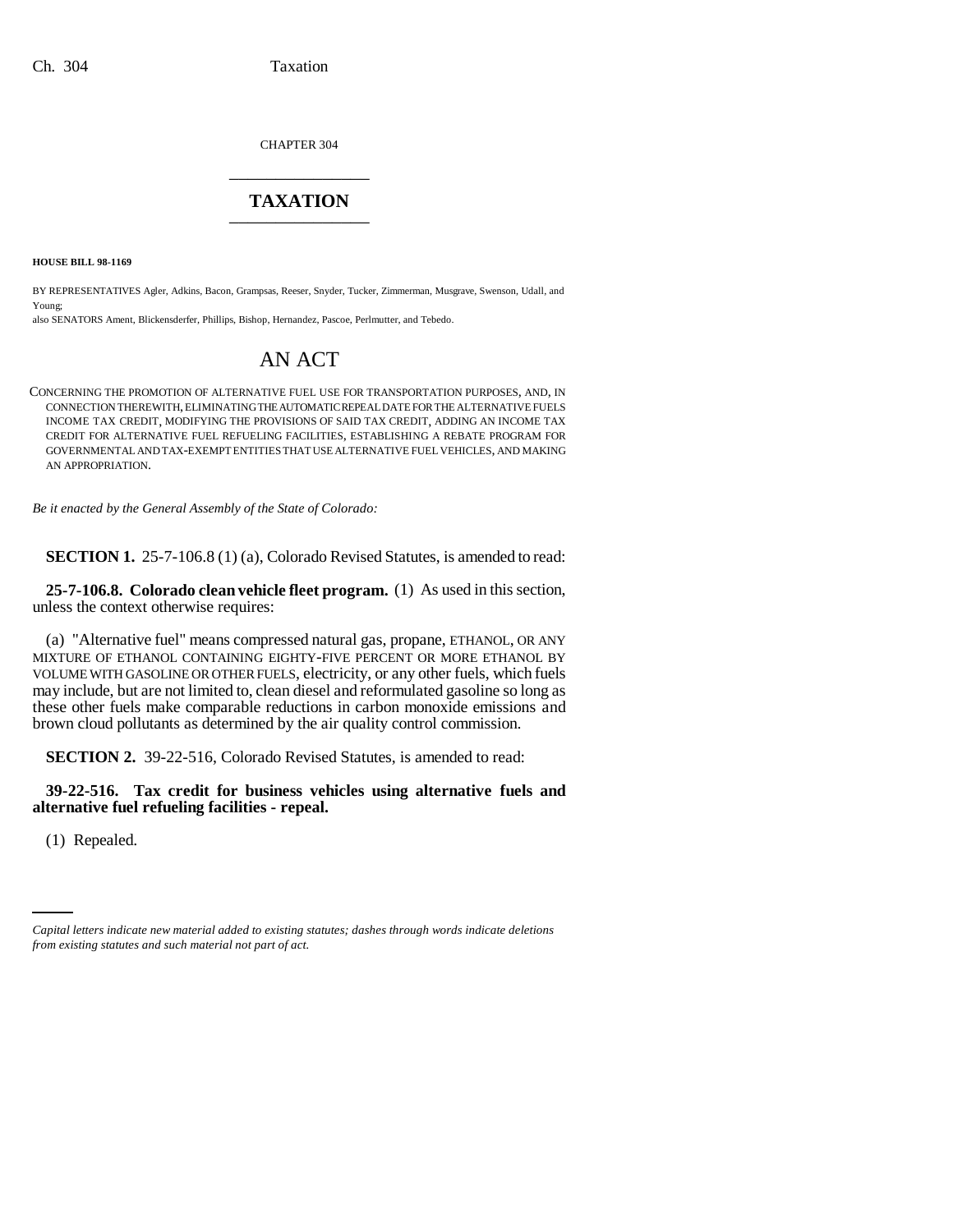(2) (a) With respect to taxable years commencing on or after July 1, 1994, there shall be allowed to any person a credit against the tax imposed by this article in the amount of five percent of the purchase price of each car or truck licensed in Colorado which THAT uses or is converted within one hundred twenty days of the date of delivery to use clean-burning alternative fuel purchased by such person during the taxable year; except that such credit shall not exceed fifty percent of the actual cost of such conversion or of an original equipment manufacturer's fuel system option which THAT results in the conversion of such vehicle to use clean-burning alternative fuel. The number of cars or trucks on which the tax credit may be claimed shall be limited to a total of fifty cars or trucks for each taxable year. For the purposes of this subsection (2), "clean-burning alternative fuel" means natural gas, liquefied petroleum gas, a fuel mixture containing not less than eighty-five percent ethanol or methanol, electricity, or any other alternative fuel approved by the air quality control commission pursuant to section 25-7-106.9 (1), C.R.S.

(b) THIS SUBSECTION (2) IS REPEALED, EFFECTIVE JULY 1, 1998.

(2.5) (a) AS USED IN THIS SUBSECTION (2.5), UNLESS THE CONTEXT OTHERWISE REQUIRES:

(I) "ALTERNATIVE FUEL" MEANS AN ALTERNATIVE FUEL AS DEFINED IN SECTION 25-7-106.8 (1) (a), C.R.S.

(II) "CLEAN FUEL FLEET PROGRAM" MEANS THE COLORADO CLEAN VEHICLE FLEET PROGRAM SET FORTH IN SECTION 25-7-106.8, C.R.S., AND THE CLEAN FUEL FLEET PROGRAM SET FORTH IN THE REGULATIONS OF THE AIR QUALITY CONTROL COMMISSION.

(III) "MOTOR VEHICLE" MEANS ANY SELF-PROPELLED VEHICLE REQUIRED TO BE LICENSED OR SUBJECT TO LICENSING FOR OPERATION UPON THE HIGHWAYS OF THIS STATE.

(IV) "NEAR ZERO-EMITTING VEHICLE" MEANS A MOTOR VEHICLE EXHIBITING EMISSIONS CHARACTERISTICS THAT ARE NEAR THOSE OF A ZERO-EMITTING VEHICLE. TO QUALIFY AS A NEAR ZERO-EMITTING VEHICLE, A MOTOR VEHICLE MUST MEET AT LEAST ONE OF THE FOLLOWING MINIMUM REQUIREMENTS:

(A) THE VEHICLE MUST BE CERTIFIED BY THE FEDERAL ENVIRONMENTAL PROTECTION AGENCY AS MEETING AN EMISSION STANDARD BETWEEN THE ULTRA-LOW-EMITTING VEHICLE EMISSION STANDARD AND THE ZERO-EMITTING VEHICLE EMISSION STANDARD; OR

(B) THE VEHICLE MUST BE CERTIFIED BY THE FEDERAL ENVIRONMENTAL PROTECTION AGENCY AS MEETING THE FEDERAL ULTRA-LOW-EMITTING VEHICLE EMISSION STANDARD AND MUST BE CERTIFIED BY ANY STATE AS PROVIDED IN THE "FEDERAL CLEAN AIR ACT" TO AN EMISSION STANDARD BETWEEN THE ULTRA-LOW-EMITTING VEHICLE EMISSION STANDARD AND THE ZERO-EMITTING VEHICLE EMISSION STANDARD.

(V) "POWER SOURCE" MEANS THE ENGINE OR MOTOR AND ASSOCIATED WIRING, FUEL LINES, ENGINE COOLANT SYSTEM, FUEL STORAGE CONTAINERS, AND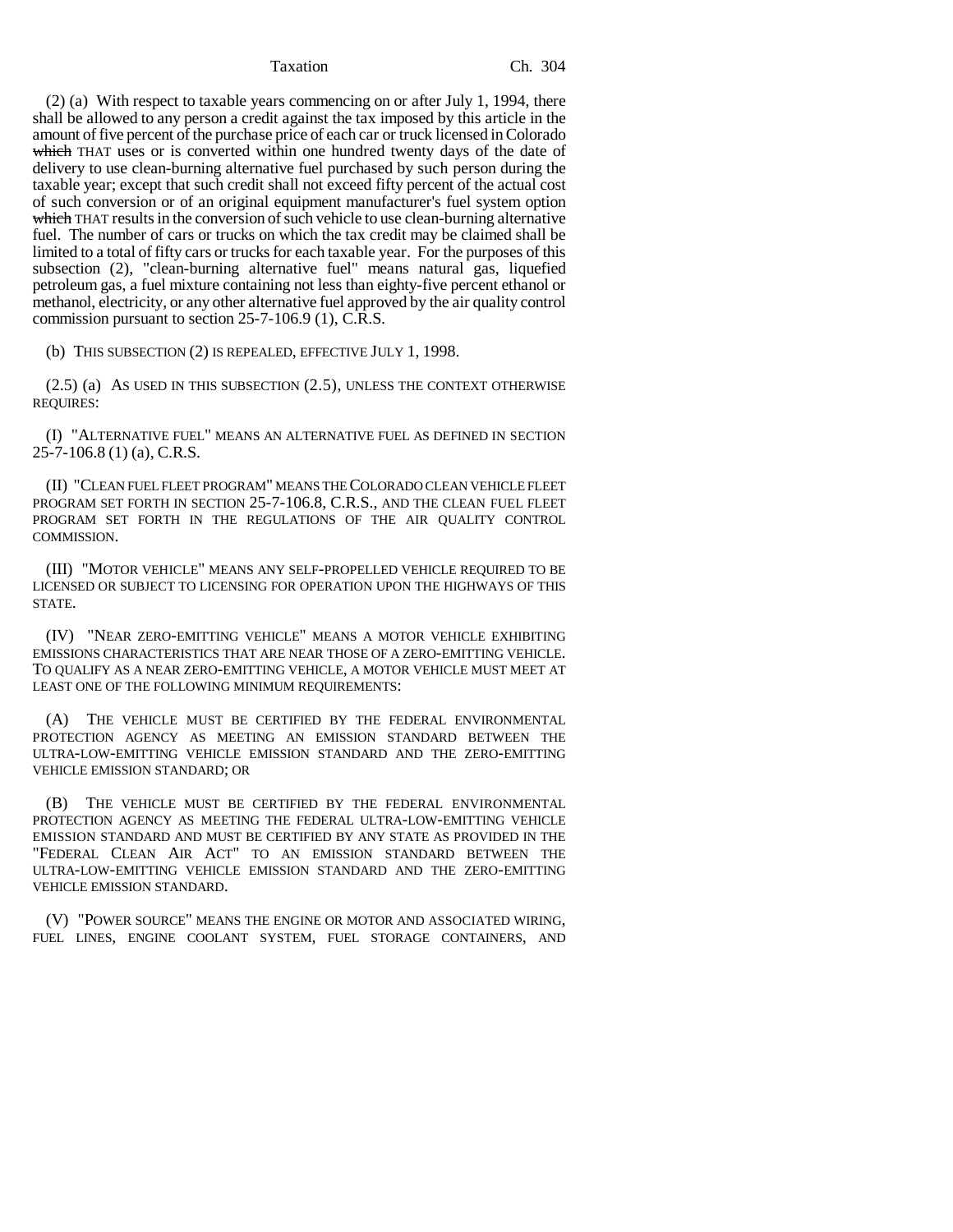MISCELLANEOUS COMPONENTS.

(VI) "TRADITIONAL FUEL" MEANS A PETROLEUM-BASED MOTOR FUEL COMMONLY USED ON THE HIGHWAYS OF THIS STATE IN THE YEAR 1994.

(VII) "USES AN ALTERNATIVE FUEL" OR "TO USE AN ALTERNATIVE FUEL" MEANS TO OPERATE SOLELY ON AN ALTERNATIVE FUEL, TO OPERATE ON BOTH AN ALTERNATIVE FUEL AND A TRADITIONAL FUEL, OR TO OPERATE ALTERNATELY ON A TRADITIONAL FUEL AND AN ALTERNATIVE FUEL.

(b) WITH RESPECT TO TAX YEARS COMMENCING ON OR AFTER JULY 1, 1998, BUT PRIOR TO JULY 1,2006, THERE SHALL BE ALLOWED TO ANY PERSON A CREDIT AGAINST THE TAX IMPOSED BY THIS ARTICLE FOR EACH MOTOR VEHICLE OWNED BY SUCH PERSON THAT:

(I) IS TITLED AND REGISTERED IN THE STATE OF COLORADO;

(II) IS USED IN CONNECTION WITH A BUSINESS; AND

(III) USES OR IS CONVERTED TO USE AN ALTERNATIVE FUEL OR HAS ITS POWER SOURCE REPLACED WITH A POWER SOURCE THAT USES AN ALTERNATIVE FUEL.

(c) THE AMOUNT OF THE CREDIT ALLOWED PURSUANT TO THIS SUBSECTION (2.5) SHALL BE AN AMOUNT EQUAL TO THE PERCENTAGE, AS SET FORTH IN PARAGRAPH (d) OF THIS SUBSECTION (2.5), OF THE FOLLOWING:

(I) THE DIFFERENCE BETWEEN THE ACTUAL COST INCURRED BY SUCH PERSON DURING THE TAX YEAR IN PURCHASING A MOTOR VEHICLE THAT USES AN ALTERNATIVE FUEL AND THE COST OF THE SAME MOTOR VEHICLE THAT USES A TRADITIONAL FUEL OR, IF THE SAME VEHICLE IS NOT AVAILABLE, THEN THE COST OF THE MOST SIMILAR VEHICLE, TAKING INTO ACCOUNT THE MODEL, MAKE, ENGINE SIZE, AND OPTIONS, THAT USES A TRADITIONAL FUEL;

(II) THE DIFFERENCE BETWEEN THE ACTUAL COST INCURRED BY SUCH PERSON DURING THE TAX YEAR IN REPLACING AN EXISTING POWER SOURCE IN A MOTOR VEHICLE THAT USES A TRADITIONAL FUEL WITH A POWER SOURCE THAT USES AN ALTERNATIVE FUEL AND THE COST OF REPLACING THE EXISTING POWER SOURCE IN THE MOTOR VEHICLE WITH THE SAME TYPE OF POWER SOURCE THAT USES A TRADITIONAL FUEL; OR

(III) THE ACTUAL COST INCURRED BY SUCH PERSON DURING THE TAX YEAR IN CONVERTING THE MOTOR VEHICLE TO A FUEL SYSTEM THAT USES AN ALTERNATIVE FUEL.

(d) (I) FOR THE PURPOSES OF PARAGRAPH (c) OF THIS SUBSECTION (2.5), EXCEPT AS OTHERWISE PROVIDED IN SUBPARAGRAPH (II) OF THIS PARAGRAPH (d), THE PERCENTAGE OF THE DIFFERENCE IN ACTUAL COST INCURRED OR THE PERCENTAGE OF THE ACTUAL COST INCURRED THAT MAY BE CLAIMED AS A CREDIT PURSUANT TO PARAGRAPH (b) OF THIS SUBSECTION (2.5) SHALL BE AS FOLLOWS: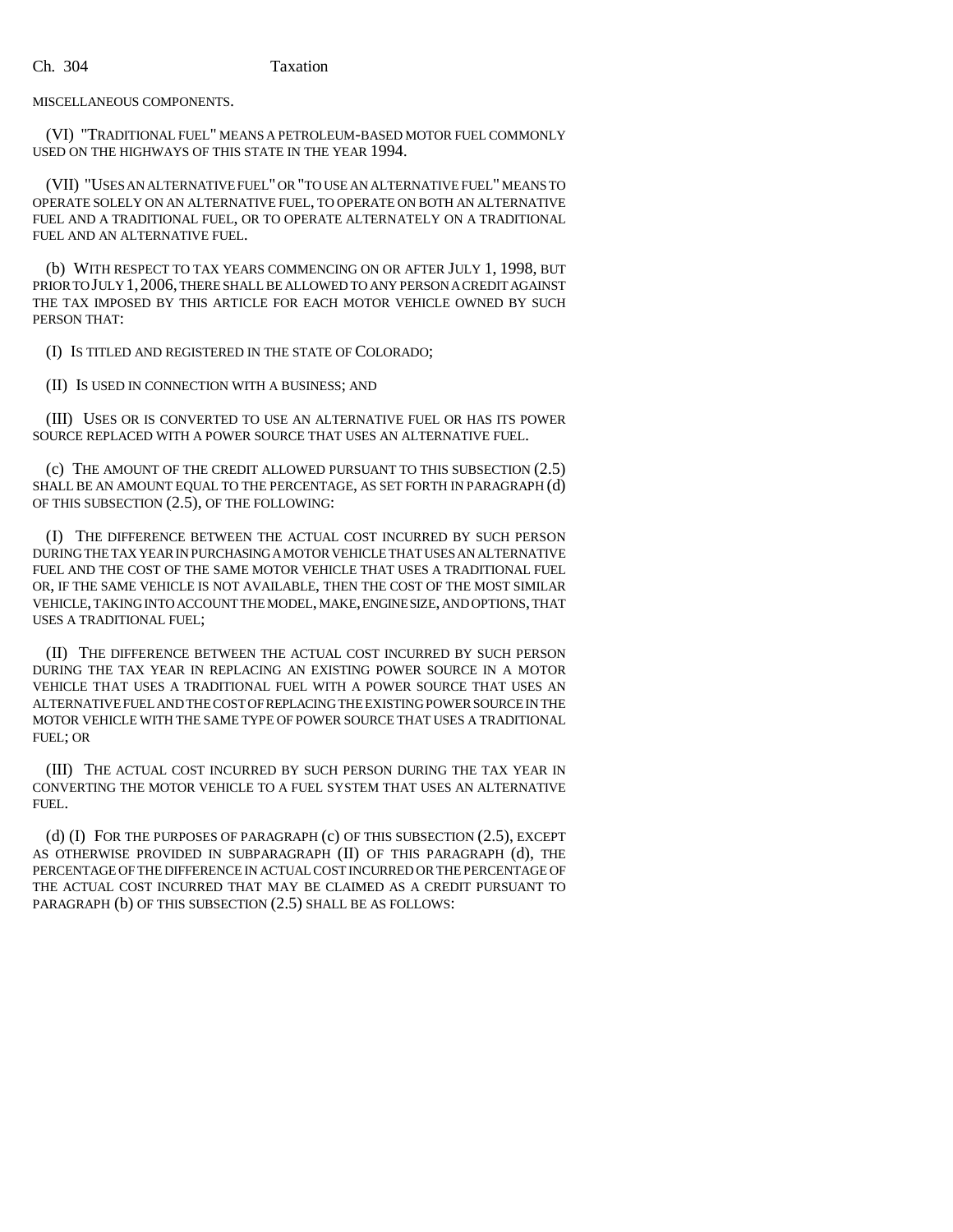| <b>CERTIFICATION</b><br>LEVEL:                             | <b>TAX YEARS</b><br><b>COMMENCING</b><br><b>ON OR AFTER</b><br><b>JULY 1, 1998,</b><br><b>BUT PRIOR TO</b><br><b>JULY 1, 2001</b> | <b>TAX YEARS</b><br><b>COMMENCING</b><br><b>ON OR AFTER</b><br><b>JULY 1, 2001,</b><br><b>BUT PRIOR TO</b><br><b>JULY 1, 2004</b> | <b>TAX YEARS</b><br><b>COMMENCING ON</b><br><b>OR AFTER JULY</b><br>1, 2004, BUT<br>PRIOR TO JULY 1,<br>2006 |
|------------------------------------------------------------|-----------------------------------------------------------------------------------------------------------------------------------|-----------------------------------------------------------------------------------------------------------------------------------|--------------------------------------------------------------------------------------------------------------|
| LOW-EMITTING<br><b>VEHICLE</b>                             | 50%                                                                                                                               | 25%                                                                                                                               | $0\%$                                                                                                        |
| <b>ULTRA-LOW-EMI</b><br><b>TTING VEHICLE</b><br>OR.        |                                                                                                                                   |                                                                                                                                   |                                                                                                              |
| <b>INHERENTLY</b><br><b>LOW-EMITTING</b><br><b>VEHICLE</b> | 75%                                                                                                                               | 50%                                                                                                                               | 25%                                                                                                          |
| ZERO-EMITTING<br><b>VEHICLE</b>                            | 85%                                                                                                                               | 75%                                                                                                                               | 50%                                                                                                          |

(II) FOR A MOTOR VEHICLE PURCHASE OR POWER SOURCE REPLACEMENT THAT PERMANENTLY DISPLACES A MOTOR VEHICLE OR POWER SOURCE THAT IS TEN YEARS OLD OR OLDER, THE PERCENTAGE SPECIFIED IN SUBPARAGRAPH (I) THAT MAY BE CLAIMED PURSUANT TO THIS PARAGRAPH (d) SHALL BE MULTIPLIED BY TWO, BUT IN NO EVENT SHALL THE PERCENTAGE EXCEED ONE HUNDRED PERCENT. FOR THE PURPOSES OF THIS SUBPARAGRAPH (II), "PERMANENTLY DISPLACES A MOTOR VEHICLE OR POWER SOURCE" MEANS THE VEHICLE OR POWER SOURCE BEING REPLACED BY THE ALTERNATIVE FUEL VEHICLE OR POWER SOURCE WILL NO LONGER BE OPERATED UPON THE HIGHWAYS OF THIS STATE.

(e) THE CERTIFICATION LEVELS SET FORTH IN PARAGRAPH (d) OF THIS SUBSECTION (2.5) SHALL HAVE THE SAME MEANING AS SET FORTH IN THE AIR QUALITY CONTROL COMMISSION REGULATIONS GOVERNING THE CLEAN FUEL FLEET PROGRAM.

(f) A NEAR ZERO-EMITTING VEHICLE SHALL BE TREATED AS A ZERO-EMITTING VEHICLE FOR ALL PURPOSES UNDER THIS SUBSECTION (2.5).

(g) FOR A MOTOR VEHICLE THAT WAS NOT USED SOLELY AND EXCLUSIVELY FOR BUSINESS PURPOSES DURING THE TAX YEAR FOR WHICH A CREDIT IS CLAIMED, THE AMOUNT OF THE CREDIT ALLOWED PURSUANT TO THIS SUBSECTION (2.5) SHALL BE PRORATED IN PROPORTION TO THE PERCENTAGE OF TIME DURING THE TAX YEAR THAT THE MOTOR VEHICLE WAS USED FOR BUSINESS PURPOSES.

(h) NO MORE THAN ONE TAX CREDIT SHALL BE GRANTED PURSUANT TO PARAGRAPH (d) OF THIS SUBSECTION (2.5) FOR ANY INDIVIDUAL MOTOR VEHICLE.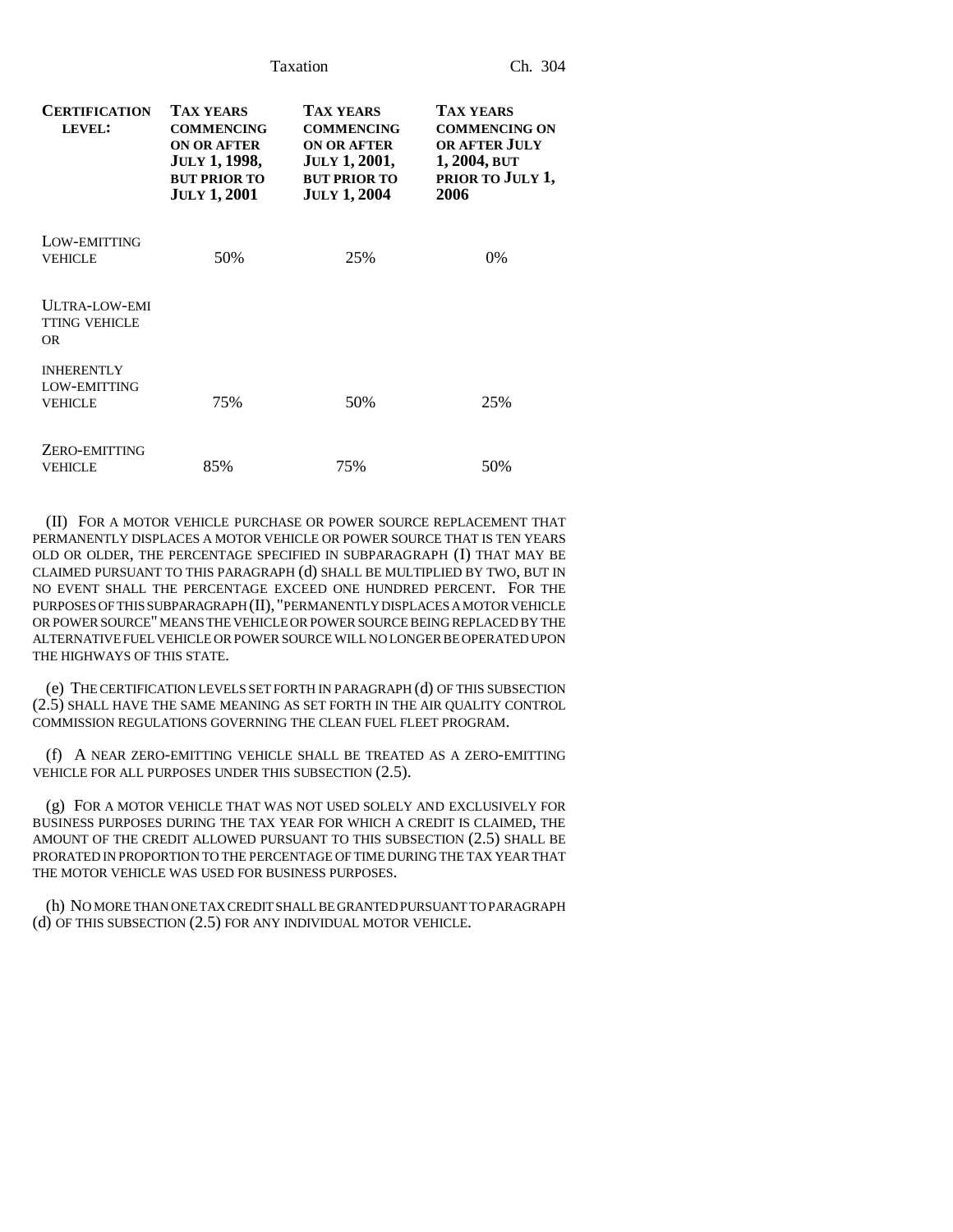(i) A MOTOR VEHICLE, CONVERSION, OR POWER SOURCE CERTIFIED TO THE LOW-EMITTING VEHICLE EMISSIONS STANDARD THAT IS PURCHASED BY A PERSON COVERED BY THE CLEAN FUEL FLEET PROGRAM IN ORDER TO SATISFY THE MINIMUM REQUIREMENTS OF SUCH PROGRAM SHALL NOT BE ELIGIBLE FOR A CREDIT PURSUANT TO THIS SUBSECTION (2.5).

(2.7) (a) AS USED IN THIS SUBSECTION (2.7), UNLESS THE CONTEXT OTHERWISE REQUIRES:

(I) "ALTERNATIVE FUEL" SHALL HAVE THE SAME MEANING AS SET FORTH IN TITLE III OF THE FEDERAL "ENERGY POLICY ACT OF 1992", PUBLIC LAW 102-486, AS AMENDED.

(II) "RENEWABLE ENERGY SOURCE" MEANS AN ALTERNATIVE FUEL THAT COMES FROM A SOURCE THAT IS NOT DEPLETED WITH USE OR THAT CAN BE REPLENISHED INDEFINITELY; INCLUDING SOLAR, WIND, HYDROPOWER, BIOMASS, GEOTHERMAL, OR OTHER SIMILAR SOURCE. ALTERATIVE FUELS FROM A RENEWABLE ENERGY SOURCE SHALL INCLUDE ETHANOL FROM BIOMASS, NATURAL GAS FROM WASTE TREATMENT PLANTS OR LANDFILLS, ELECTRICITY FROM WIND, SOLAR, OR HYDRO POWER, AND OTHER ALTERNATIVE FUELS FROM SIMILAR SOURCES IN CONFORMANCE WITH THIS SUBPARAGRAPH (II) AS DESIGNATED BY THE AIR QUALITY CONTROL COMMISSION.

(b) WITH RESPECT TO TAX YEARS COMMENCING ON OR AFTER JANUARY 1, 1998, BUT PRIOR TO JANUARY 1,2006, THERE SHALL BE ALLOWED TO ANY PERSON A CREDIT AGAINST THE TAX IMPOSED BY THIS ARTICLE IN AN AMOUNT EQUAL TO A PERCENTAGE, AS DETERMINED PURSUANT TO PARAGRAPH (c) OF THIS SUBSECTION (2.7), OF THE ACTUAL COST INCURRED BY THE PERSON DURING THE TAX YEAR IN CONSTRUCTING, RECONSTRUCTING, OR ACQUIRING AN ALTERNATIVE FUEL REFUELING FACILITY THAT IS DIRECTLY ATTRIBUTABLE TO THE STORAGE, COMPRESSION, CHARGING, OR DISPENSING OF ALTERNATIVE FUELS TO MOTOR VEHICLES.

(c) A PERSON MAY CLAIM THE FOLLOWING PERCENTAGE OF COSTS DESCRIBED IN PARAGRAPH (b) OF THIS SUBSECTION (2.7) AS A CREDIT PURSUANT TO THIS SUBSECTION (2.7):

(I) FIFTY PERCENT OF THE COSTS INCURRED ON OR AFTER JANUARY 1, 1998, BUT PRIOR TO JANUARY 1, 2001;

(II) THIRTY-FIVE PERCENT OF THE COSTS INCURRED ON OR AFTER JANUARY 1, 2001, BUT PRIOR TO JANUARY 1, 2004;

(III) TWENTY PERCENT OF THE COSTS INCURRED ON OR AFTER JANUARY 1, 2004, BUT PRIOR TO JULY 1, 2006.

(d) FOR AN ALTERNATIVE FUEL REFUELING FACILITY THAT WILL BE GENERALLY ACCESSIBLE FOR USE BY PERSONS IN ADDITION TO THE PERSON CLAIMING THE CREDIT, THE PERCENTAGE THAT MAY BE CLAIMED IN PARAGRAPH (c) SHALL BE MULTIPLIED BY ONE AND ONE-FOURTH.

(e) FOR AN ALTERNATIVE FUEL REFUELING FACILITY THAT DISPENSES AN ALTERNATIVE FUEL DERIVED FROM A RENEWABLE ENERGY SOURCE, THE PERCENTAGE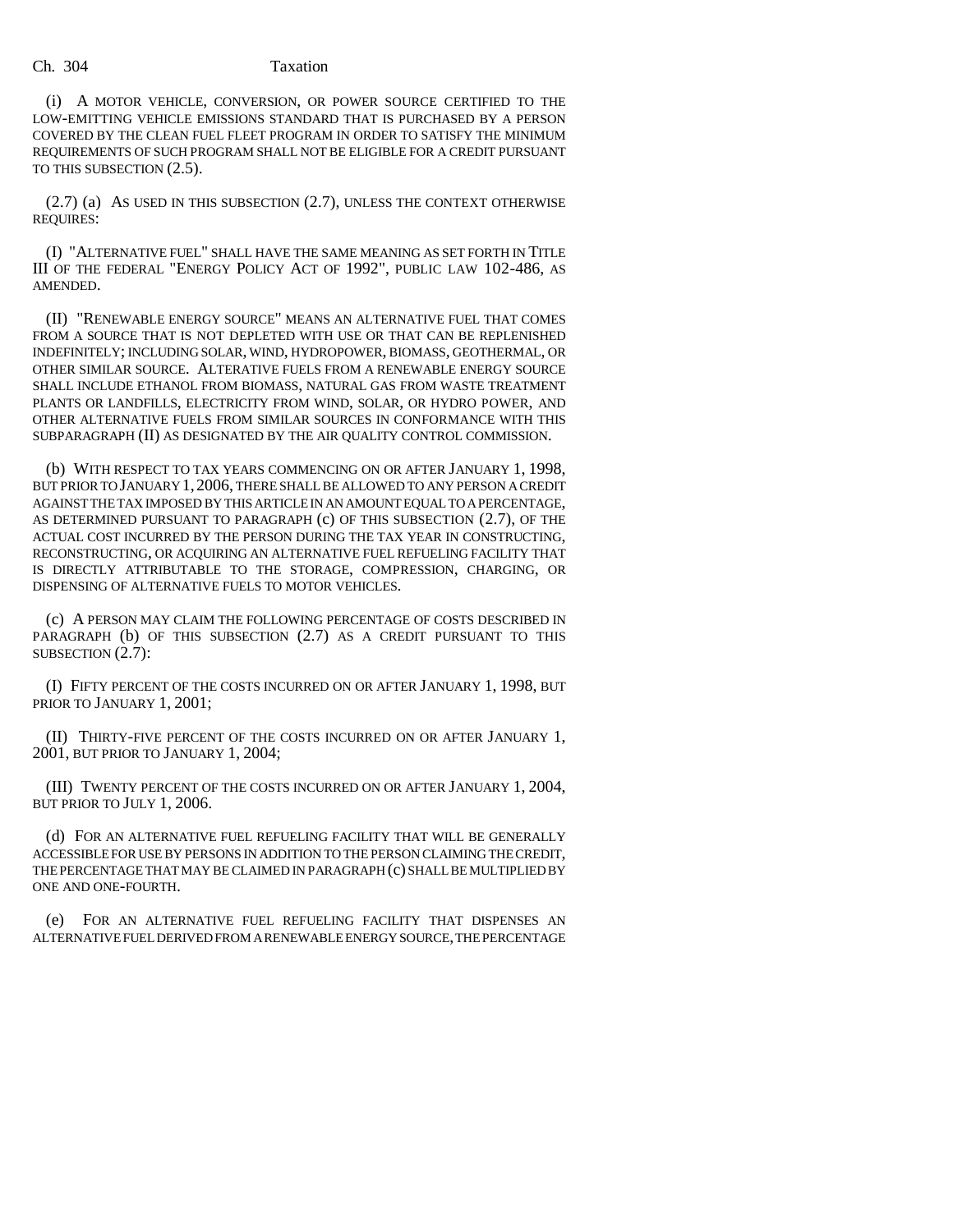CREDIT THAT MAY BE CLAIMED PURSUANT TO PARAGRAPH (c) OF THIS SUBSECTION (2.7) SHALL BE MULTIPLIED BY ONE AND ONE-FOURTH. FOR A PERSON TO RECEIVE A HIGHER PERCENTAGE CALCULATED PURSUANT TO THIS PARAGRAPH (e), SUCH PERSON SHALL PROVIDE CERTIFICATION THAT AT LEAST SEVENTY PERCENT OF THE ALTERNATIVE FUEL DISPENSED EACH YEAR BY THE REFUELING FACILITY WILL BE DERIVED FROM A RENEWABLE ENERGY SOURCE FOR TEN YEARS.

(f) A PERSON MAY ELECT TO CLAIM AN INCREASED PERCENTAGE CREDIT PURSUANT TO EITHER PARAGRAPH (d) OR (e) OF THIS SUBSECTION (2.7); EXCEPT THAT IN NO EVENT MAY BOTH BE RELIED UPON TO INCREASE THE CREDIT.

(g) THE AGGREGATE AMOUNT OF CREDIT CLAIMED BY A PERSON FOR ANY ONE ALTERNATIVE FUEL REFUELING FACILITY PURSUANT TO THIS SUBSECTION (2.7) SHALL NOT EXCEED FOUR HUNDRED THOUSAND DOLLARS DURING ANY PERIOD OF FIVE CONSECUTIVE TAX YEARS.

(h) IN NO EVENT SHALL ANY PERSON CLAIM A CREDIT FOR ALL OR ANY PORTION OF THE COST OF CONSTRUCTING, RECONSTRUCTING, OR ACQUIRING AN ALTERNATIVE FUEL REFUELING FACILITY, OR ANY EQUIPMENT USED IN CONNECTION WITH SUCH FACILITY, FOR WHICH THE PERSON OR ANY OTHER PERSON HAS PREVIOUSLY CLAIMED A CREDIT PURSUANT TO THIS SUBSECTION (2.7).

(3) The credit CREDITS allowed by this section for any income tax year shall not exceed the taxpayer's actual tax liability for such taxable year. If the amount of a credit allowed by this section exceeds the taxpayer's actual tax liability for any income tax year in which the car or truck investment credit is claimed, referred to in this subsection (3) as the "unused credit year", such excess shall be an investment tax credit carryover to each of the three FIVE income tax years following the unused credit year and shall be applied first to the earliest income tax years possible.

(4) This section is repealed, effective July 1, 1998 2011.

(5) IF ANY PROVISION OF THIS SECTION OR THE APPLICATION THEREOF TO ANY PERSON OR CIRCUMSTANCE IS HELD INVALID, SUCH INVALIDITY SHALL NOT AFFECT OTHER PROVISIONS OR APPLICATIONS OF THIS SECTION THAT CAN BE GIVEN EFFECT WITHOUT THE INVALID PROVISION OR APPLICATION, AND TO THIS END THE PROVISIONS OF THIS SECTION ARE DECLARED TO BE SEVERABLE.

**SECTION 3.** Title 39, Colorado Revised Statutes, is amended BY THE ADDITION OF A NEW ARTICLE to read:

# **ARTICLE 33 Alternative Fuels Rebate**

**39-33-101. Definitions.** AS USED IN THIS ARTICLE, UNLESS THE CONTEXT OTHERWISE REQUIRES:

(1) "ALTERNATIVE FUEL" MEANS AN ALTERNATIVE FUEL AS DEFINED IN SECTION 25-7-106.8 (1) (a), C.R.S.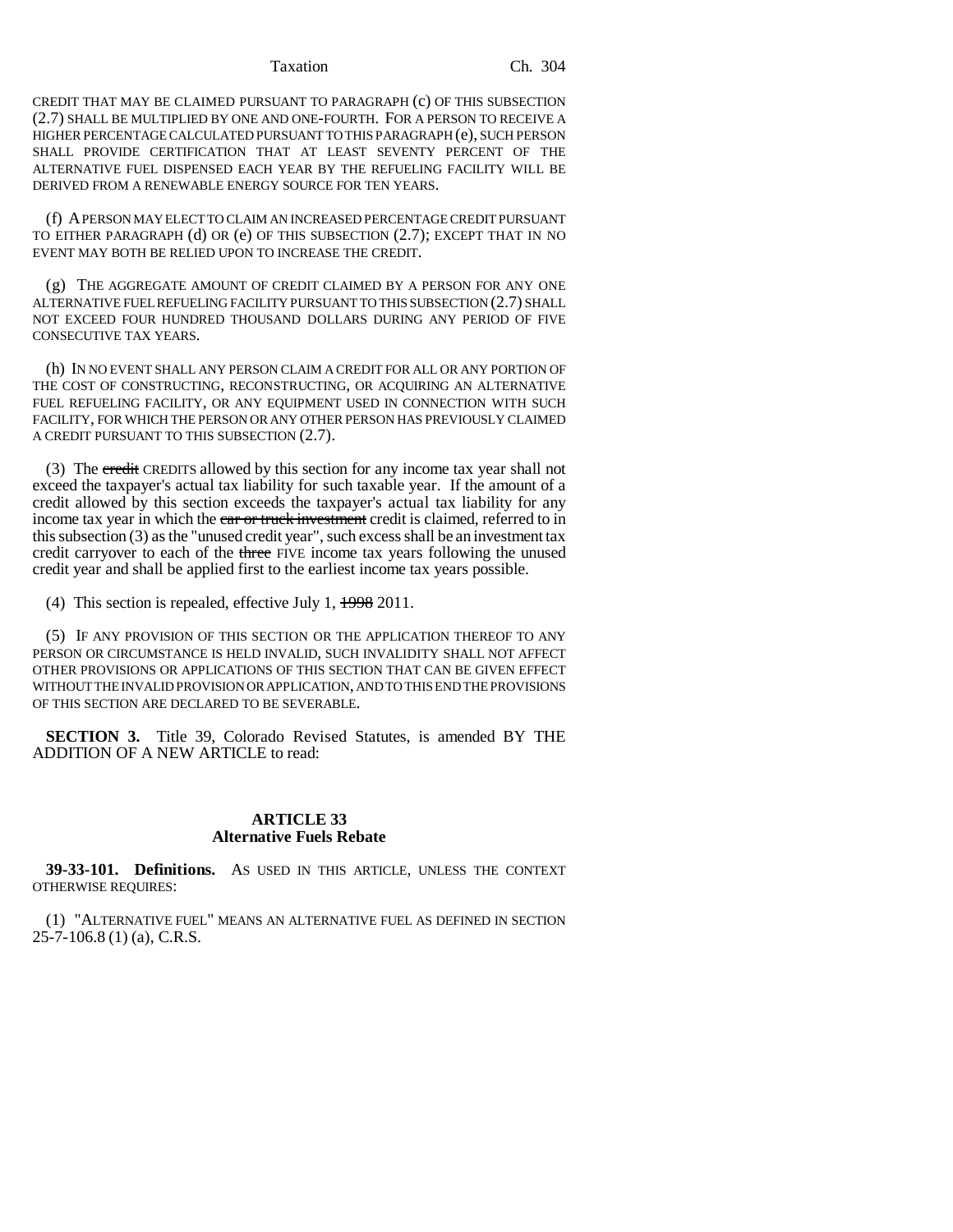(2) "CLEAN FUEL FLEET PROGRAM" MEANS THE COLORADO CLEAN VEHICLE FLEET PROGRAM SET FORTH IN SECTION 25-7-106.8, C.R.S., AND THE CLEAN FUEL FLEET PROGRAM SET FORTH IN THE REGULATIONS OF THE AIR QUALITY CONTROL COMMISSION.

(3) "EXECUTIVE DIRECTOR" MEANS THE EXECUTIVE DIRECTOR OF THE DEPARTMENT OF REVENUE.

(4) "MOTOR VEHICLE" MEANS ANY SELF-PROPELLED VEHICLE REQUIRED TO BE LICENSED OR SUBJECT TO LICENSING FOR OPERATION UPON THE HIGHWAYS OF THIS STATE.

(5) "NEAR ZERO-EMITTING VEHICLE" MEANS A MOTOR VEHICLE EXHIBITING EMISSIONS CHARACTERISTICS THAT ARE NEAR THOSE OF A ZERO-EMITTING VEHICLE. TO QUALIFY AS A NEAR ZERO-EMITTING VEHICLE, A MOTOR VEHICLE MUST MEET AT LEAST ONE OF THE FOLLOWING MINIMUM REQUIREMENTS:

(a) THE VEHICLE MUST BE CERTIFIED BY THE FEDERAL ENVIRONMENTAL PROTECTION AGENCY AS MEETING AN EMISSION STANDARD BETWEEN THE ULTRA-LOW-EMITTING VEHICLE EMISSION STANDARD AND THE ZERO-EMITTING VEHICLE EMISSION STANDARD; OR

(b) THE VEHICLE MUST BE CERTIFIED BY THE FEDERAL ENVIRONMENTAL PROTECTION AGENCY AS MEETING THE FEDERAL ULTRA-LOW-EMITTING VEHICLE EMISSION STANDARD AND MUST BE CERTIFIED BY ANY STATE AS PROVIDED IN THE "FEDERAL CLEAN AIR ACT" TO AN EMISSION STANDARD BETWEEN THE ULTRA-LOW-EMITTING VEHICLE EMISSION STANDARD AND THE ZERO-EMITTING VEHICLE EMISSION STANDARD.

(6) "POWER SOURCE" MEANS THE ENGINE OR MOTOR AND ASSOCIATED WIRING, FUEL LINES, ENGINE COOLANT SYSTEM, FUEL STORAGE CONTAINERS, AND MISCELLANEOUS COMPONENTS.

(7) "QUALIFIED ENTITY" MEANS:

(a) THE STATE, ANY COUNTY, MUNICIPALITY, CITY AND COUNTY, DISTRICT, OR OTHER POLITICAL SUBDIVISION OF THE STATE OF COLORADO, AND ANY INSTITUTION, DEPARTMENT, AGENCY, OR AUTHORITY THEREOF;

(b) A PERSON, ORGANIZATION, OR OTHER NONGOVERNMENTAL ENTITY THAT IS EXEMPT FROM FEDERAL INCOME TAXATION UNDER THE PROVISIONS OF THE FEDERAL "INTERNAL REVENUE CODE OF 1986", AS AMENDED.

(8) "TRADITIONAL FUEL" MEANS A PETROLEUM-BASED MOTOR FUEL COMMONLY USED ON THE HIGHWAYS OF THIS STATE IN THE YEAR 1994.

(9) "USES AN ALTERNATIVE FUEL" OR "TO USE AN ALTERNATIVE FUEL" MEANS TO OPERATE SOLELY ON AN ALTERNATIVE FUEL, TO OPERATE ON BOTH AN ALTERNATIVE FUEL AND A TRADITIONAL FUEL, OR TO OPERATE ALTERNATELY ON A TRADITIONAL FUEL AND AN ALTERNATIVE FUEL.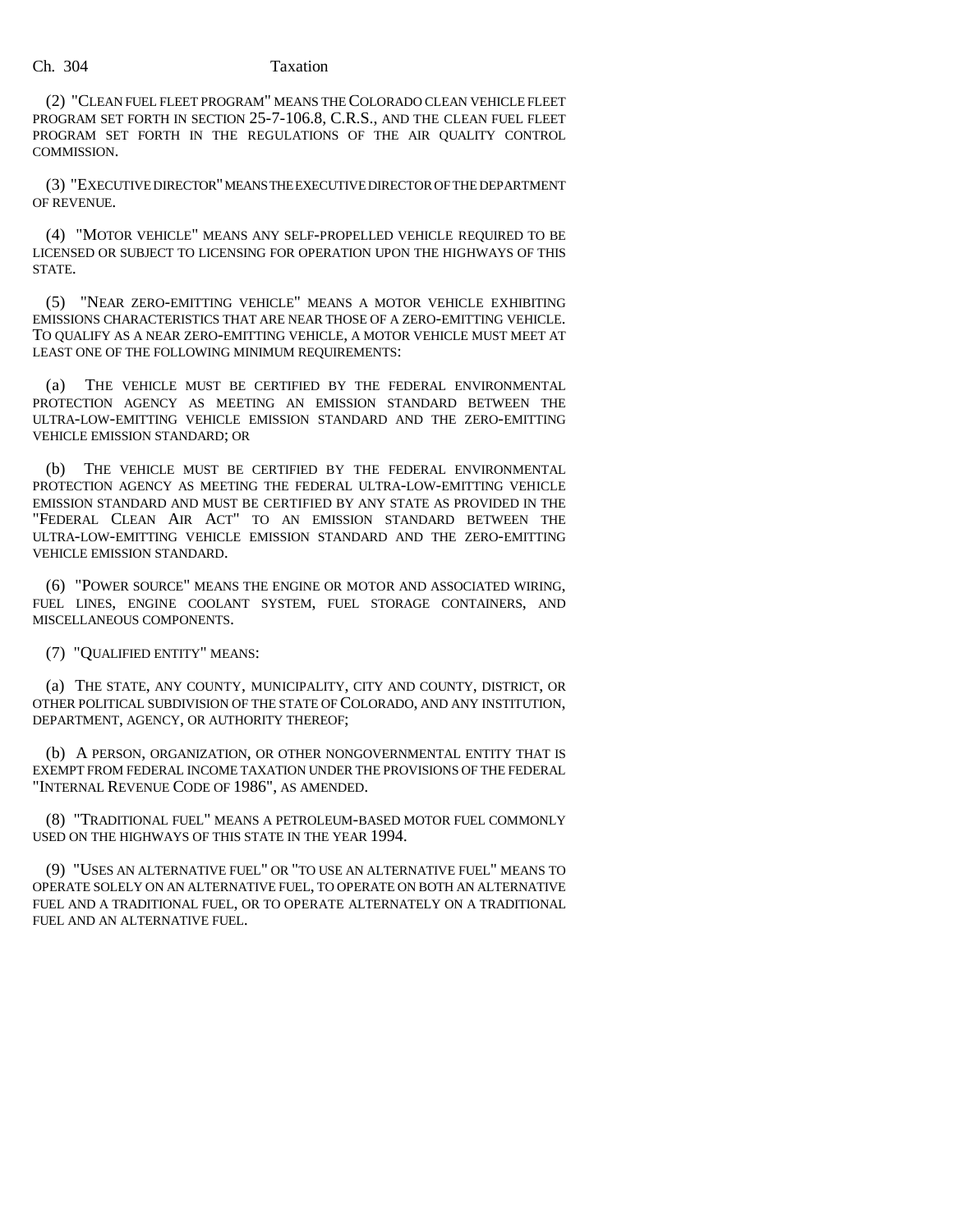**39-33-102. Rebate for motor vehicles using alternative fuels.** (1) ON AND AFTER JULY 1, 1998, BUT PRIOR TO JULY 1, 2007, THE EXECUTIVE DIRECTOR SHALL BE AUTHORIZED TO GRANT A REBATE TO A QUALIFIED ENTITY FOR EACH MOTOR VEHICLE OWNED BY SUCH ENTITY THAT:

(a) IS TITLED AND REGISTERED IN THE STATE OF COLORADO;

(b) IS USED IN CONNECTION WITH THE BUSINESS OR OFFICIAL ACTIVITIES OF THE ENTITY; AND

(c) USES OR IS CONVERTED TO USE AN ALTERNATIVE FUEL OR HAS ITS POWER SOURCE REPLACED WITH A POWER SOURCE THAT USES AN ALTERNATIVE FUEL.

**39-33-103. Amount of rebate.** (1) THE AGGREGATE OF ALL REBATES GRANTED TO A QUALIFIED ENTITY SHALL NOT EXCEED THREE HUNDRED FIFTY THOUSAND DOLLARS IN ANY STATE FISCAL YEAR. THE REBATE GRANTED TO A QUALIFIED ENTITY FOR EACH MOTOR VEHICLE PURSUANT TO THIS ARTICLE SHALL NOT BE AN AMOUNT THAT EXCEEDS THE PERCENTAGE, AS SET FORTH IN PARAGRAPH (a) OF SUBSECTION (2) OF THIS SECTION, OF THE FOLLOWING:

(a) THE DIFFERENCE BETWEEN THE ACTUAL COST INCURRED BY SUCH ENTITY DURING A GIVEN STATE FISCAL YEAR IN PURCHASING A MOTOR VEHICLE THAT USES AN ALTERNATIVE FUEL AND THE COST OF THE SAME MOTOR VEHICLE THAT USES A TRADITIONAL FUEL OR, IF THE SAME VEHICLE IS NOT AVAILABLE, THEN THE COST OF THE MOST SIMILAR VEHICLE, TAKING INTO ACCOUNT MODEL, MAKE, ENGINE SIZE, AND OPTIONS, THAT USES A TRADITIONAL FUEL;

(b) THE DIFFERENCE BETWEEN THE ACTUAL COST INCURRED BY SUCH ENTITY DURING A GIVEN STATE FISCAL YEAR IN REPLACING AN EXISTING POWER SOURCE IN A MOTOR VEHICLE THAT USES A TRADITIONAL FUEL WITH A POWER SOURCE THAT USES AN ALTERNATIVE FUEL AND THE COST OF REPLACING THE EXISTING POWER SOURCE IN THE MOTOR VEHICLE WITH THE SAME TYPE OF POWER SOURCE THAT USES A TRADITIONAL FUEL; OR

(c) THE ACTUAL COST INCURRED BY SUCH ENTITY DURING A GIVEN STATE FISCAL YEAR IN CONVERTING A MOTOR VEHICLE TO A FUEL SYSTEM THAT USES AN ALTERNATIVE FUEL.

(2) (a) (I) FOR THE PURPOSES OF SUBSECTION (1) OF THIS SECTION, EXCEPT AS OTHERWISE PROVIDED IN SUBPARAGRAPH (II) OF THIS PARAGRAPH (a), THE PERCENTAGE OF THE DIFFERENCE IN ACTUAL COST INCURRED OR THE PERCENTAGE OF THE ACTUAL COST INCURRED BY A QUALIFIED ENTITY FOR WHICH A REBATE MAY BE GRANTED PURSUANT TO THIS ARTICLE SHALL BE AS FOLLOWS:

| <b>CERTIFICATION</b> | <b>FOR COSTS</b>   | <b>FOR COSTS</b>     | <b>FOR COSTS</b>       |
|----------------------|--------------------|----------------------|------------------------|
| LEVEL:               | <b>INCURRED ON</b> | <b>INCURRED ON</b>   | <b>INCURRED ON OR</b>  |
|                      | OR AFTER JULY      | <b>OR AFTER JULY</b> | AFTER JULY 1,          |
|                      | 1, 1998, BUT       | $1,2001,$ BUT        | 2004, BUT PRIOR        |
|                      | PRIOR TO JULY      | PRIOR TO JULY        | <b>TO JULY 1, 2006</b> |
|                      | 1,2001             | 1,2004               |                        |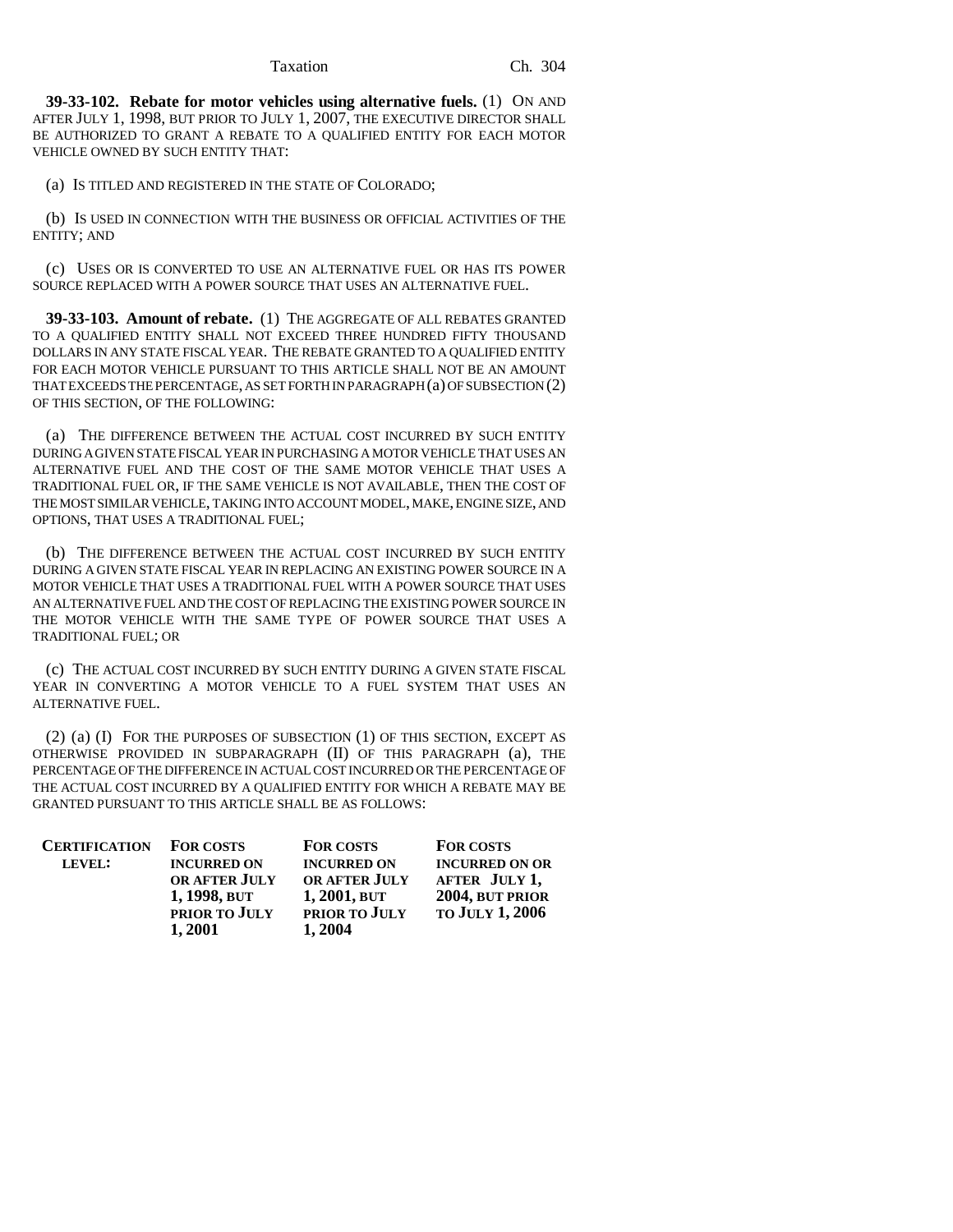| LOW-EMITTING<br><b>VEHICLE</b>                      | 50% | 25% | $0\%$ |
|-----------------------------------------------------|-----|-----|-------|
| <b>ULTRA-LOW-EMI</b><br><b>TTING VEHICLE</b><br>OR. |     |     |       |
| <b>INHERENTLY</b><br>LOW-EMITTING<br><b>VEHICLE</b> | 75% | 50% | 25%   |
| ZERO-EMITTING<br><b>VEHICLE</b>                     | 85% | 75% | 50%   |

(II) FOR A MOTOR VEHICLE PURCHASE OR POWER SOURCE REPLACEMENT THAT PERMANENTLY DISPLACES A MOTOR VEHICLE OR POWER SOURCE THAT IS TEN YEARS OLD OR OLDER, THE PERCENTAGE SPECIFIED IN SUBPARAGRAPH (I) THAT MAY BE GRANTED PURSUANT TO THIS PARAGRAPH (a) SHALL BE MULTIPLIED BY TWO BUT IN NO EVENT SHALL THE PERCENTAGE EXCEED ONE HUNDRED PERCENT. FOR THE PURPOSES OF THIS SUBPARAGRAPH (II), "PERMANENTLY DISPLACES A MOTOR VEHICLE OR POWER SOURCE" MEANS THE VEHICLE OR POWER SOURCE BEING REPLACED BY THE ALTERNATIVE FUEL VEHICLE OR POWER SOURCE WILL NO LONGER BE OPERATED UPON THE HIGHWAYS OF THIS STATE.

(b) THE CERTIFICATION LEVELS SET FORTH IN PARAGRAPH (a) OF THIS SUBSECTION (2) SHALL HAVE THE SAME MEANING AS SET FORTH IN THE REGULATIONS OF THE AIR QUALITY CONTROL COMMISSION GOVERNING THE CLEAN FUEL FLEET PROGRAM.

(c) A NEAR ZERO-EMITTING VEHICLE SHALL BE TREATED AS A ZERO-EMITTING VEHICLE FOR ALL PURPOSES UNDER THIS SECTION.

(d) FOR A MOTOR VEHICLE THAT IS NOT USED SOLELY AND EXCLUSIVELY FOR THE BUSINESS OR OFFICIAL ACTIVITIES OF THE QUALIFIED ENTITY, THE AMOUNT OF THE REBATE ALLOWED PURSUANT TO THIS SECTION SHALL BE PRORATED IN PROPORTION TO THE PERCENTAGE OF TIME DURING THE CALENDAR YEAR THAT THE MOTOR VEHICLE IS USED FOR THE BUSINESS OR OFFICIAL ACTIVITIES OF THE ENTITY.

(e) NO MORE THAN ONE REBATE SHALL BE GRANTED PURSUANT TO THIS SECTION FOR ANY INDIVIDUAL MOTOR VEHICLE.

(f) A MOTOR VEHICLE, CONVERSION, OR POWER SOURCE CERTIFIED TO THE LOW-EMITTING VEHICLE EMISSIONS STANDARD THAT IS PURCHASED BY A QUALIFIED ENTITY COVERED BY THE CLEAN FUEL FLEET PROGRAM IN ORDER TO SATISFY THE MINIMUM REQUIREMENTS OF THE CLEAN FUEL FLEET PROGRAM SHALL NOT BE ELIGIBLE FOR A REBATE PURSUANT TO THIS ARTICLE.

(3) ANY APPLICATION FOR A REBATE SHALL BE FILED WITHIN TWELVE MONTHS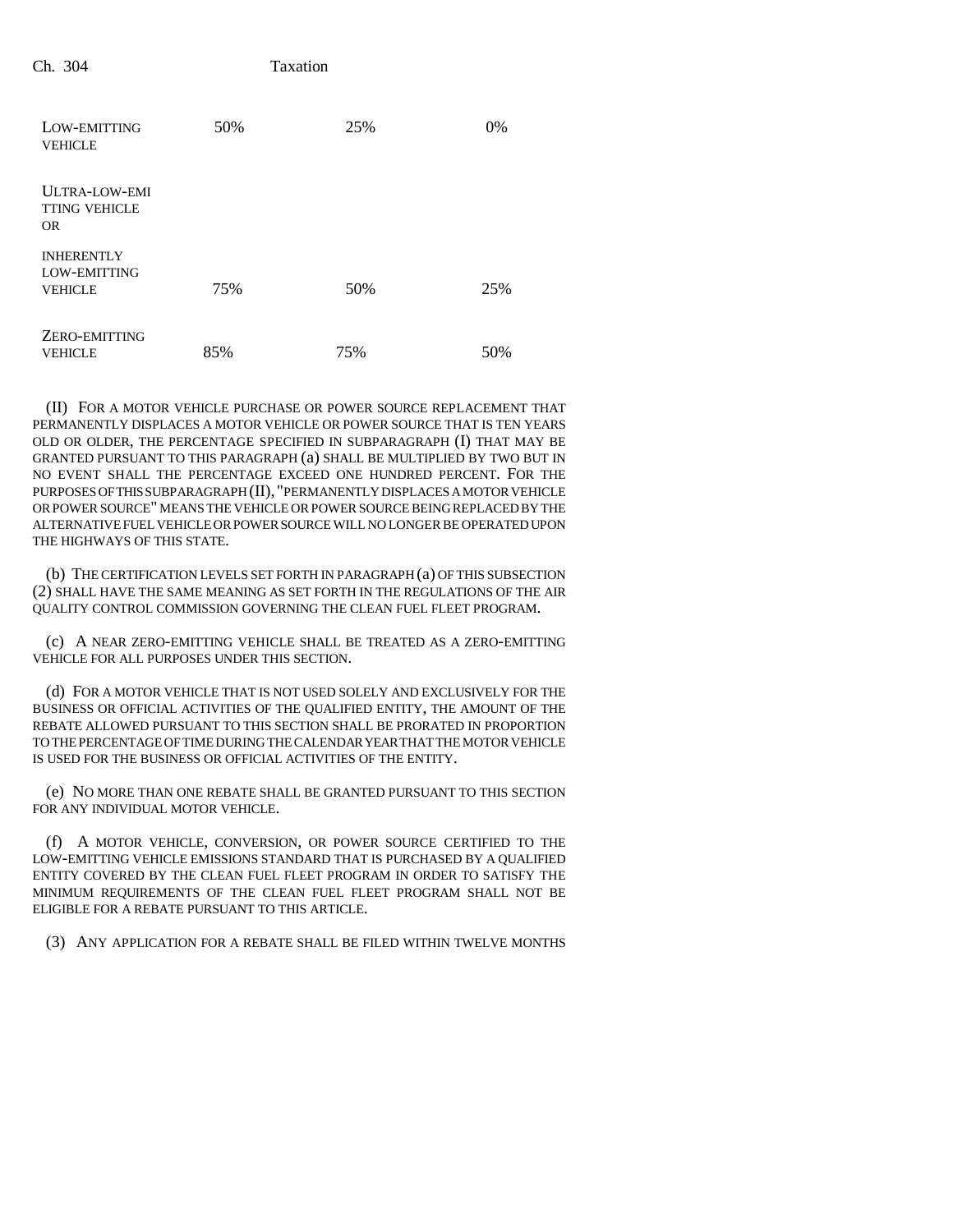AFTER THE END OF THE MONTH IN WHICH THE COST IS INCURRED BY THE QUALIFIED ENTITY. THE EXECUTIVE DIRECTOR SHALL GRANT REBATES IN THE ORDER IN WHICH APPLICATIONS ARE RECEIVED AS MONEYS ARE MADE AVAILABLE. THE EXECUTIVE DIRECTOR SHALL GRANT REBATES TO QUALIFIED ENTITIES ONLY IF THE COST IS INCURRED ON OR AFTER JULY 1, 1998, BUT PRIOR TO JULY 1,2006. NO REBATE SHALL BE GRANTED MORE THAN TWENTY-FOUR MONTHS AFTER THE DATE UPON WHICH THE COST IS INCURRED. REBATES SHALL BE GRANTED ONLY FROM AVAILABLE MONEYS IN THE ALTERNATIVE FUELS REBATE FUND CREATED IN SECTION 39-33-105, AND IN NO EVENT SHALL THE STATE HAVE ANY OBLIGATION TO PROVIDE REBATES FROM ANY SOURCE OTHER THAN THE FUND. FOR THE PURPOSES OF THIS SECTION, "COST IS INCURRED" MEANS, AT THE OPTION OF A QUALIFIED ENTITY, EITHER THE DATE WHEN THE ENTITY OBLIGATES ITSELF TO MAKE A PURCHASE OR THE DATE ON WHICH THE ENTITY PAYS FOR SUCH PURCHASE.

**39-33-104. Rules.** THE EXECUTIVE DIRECTOR SHALL PROMULGATE RULES FOR GRANTING REBATES CONSISTENT WITH THE PROVISIONS OF THIS ARTICLE. SUCH RULES SHALL BE PROMULGATED IN ACCORDANCE WITH ARTICLE 4 OF TITLE 24, C.R.S.

**39-33-105. Alternative fuels rebate fund.** (1) THE FOLLOWING, TOGETHER WITH ANY OTHER MONEYS APPROPRIATED BY THE GENERAL ASSEMBLY, SHALL BE CREDITED TO THE ALTERNATIVE FUELS REBATE FUND WHICH IS HEREBY CREATED IN THE STATE TREASURY:

(a) ANY BEQUESTS, GIFTS, AND GRANTS, INCLUDING GRANTS FROM OTHER GOVERNMENTAL AGENCIES OR ENTITIES ACCEPTED BY THE EXECUTIVE DIRECTOR TO BE USED FOR THE PURPOSES OF THIS ARTICLE;

(b) ANY ADDITIONAL INCREMENT OF STATE SALES OR USE TAX REVENUES, AS ESTIMATED BY THE EXECUTIVE DIRECTOR, THAT IS GENERATED EACH STATE FISCAL YEAR BY THE ADDITIONAL SALES OF ALTERNATIVE FUEL VEHICLES AND FUELING FACILITIES EQUIPMENT AFTER THE EFFECTIVE DATE OF THIS ARTICLE IN EXCESS OF THE AMOUNT OF REVENUES GENERATED THROUGH THE STATE SALES AND USE TAXES ON THE SALES OF ALTERNATIVE FUEL VEHICLES AND FUELING FACILITIES EQUIPMENT DURING THE 1997-98 STATE FISCAL YEAR;

(2) THE MONEYS IN THE ALTERNATIVE FUELS REBATE FUND SHALL BE SUBJECT TO ANNUAL APPROPRIATION BY THE GENERAL ASSEMBLY TO THE EXECUTIVE DIRECTOR FOR THE PURPOSES SET FORTH IN THIS ARTICLE. ALL INTEREST DERIVED FROM THE DEPOSIT AND INVESTMENT OF MONEYS IN THE FUND SHALL BE CREDITED TO THE FUND. ANY MONEYS NOT APPROPRIATED SHALL REMAIN IN THE FUND AND SHALL NOT BE TRANSFERRED OR REVERT TO THE GENERAL FUND OF THE STATE AT THE END OF ANY FISCAL YEAR. ANY UNENCUMBERED MONEYS REMAINING IN THE FUND UPON THE REPEAL OF THIS SECTION SHALL BE TRANSFERRED TO THE AIR ACCOUNT.

**39-33-106. Repeal of article.** THIS ARTICLE IS REPEALED, EFFECTIVE JULY 1, 2007.

**SECTION 4. Appropriation.** (1) In addition to any other appropriation, there is hereby appropriated, out of any moneys in the alternative fuels rebate fund created pursuant to section 39-33-105, Colorado Revised Statutes, to the department of revenue, for the fiscal year beginning July 1, 1998, the amount of six hundred